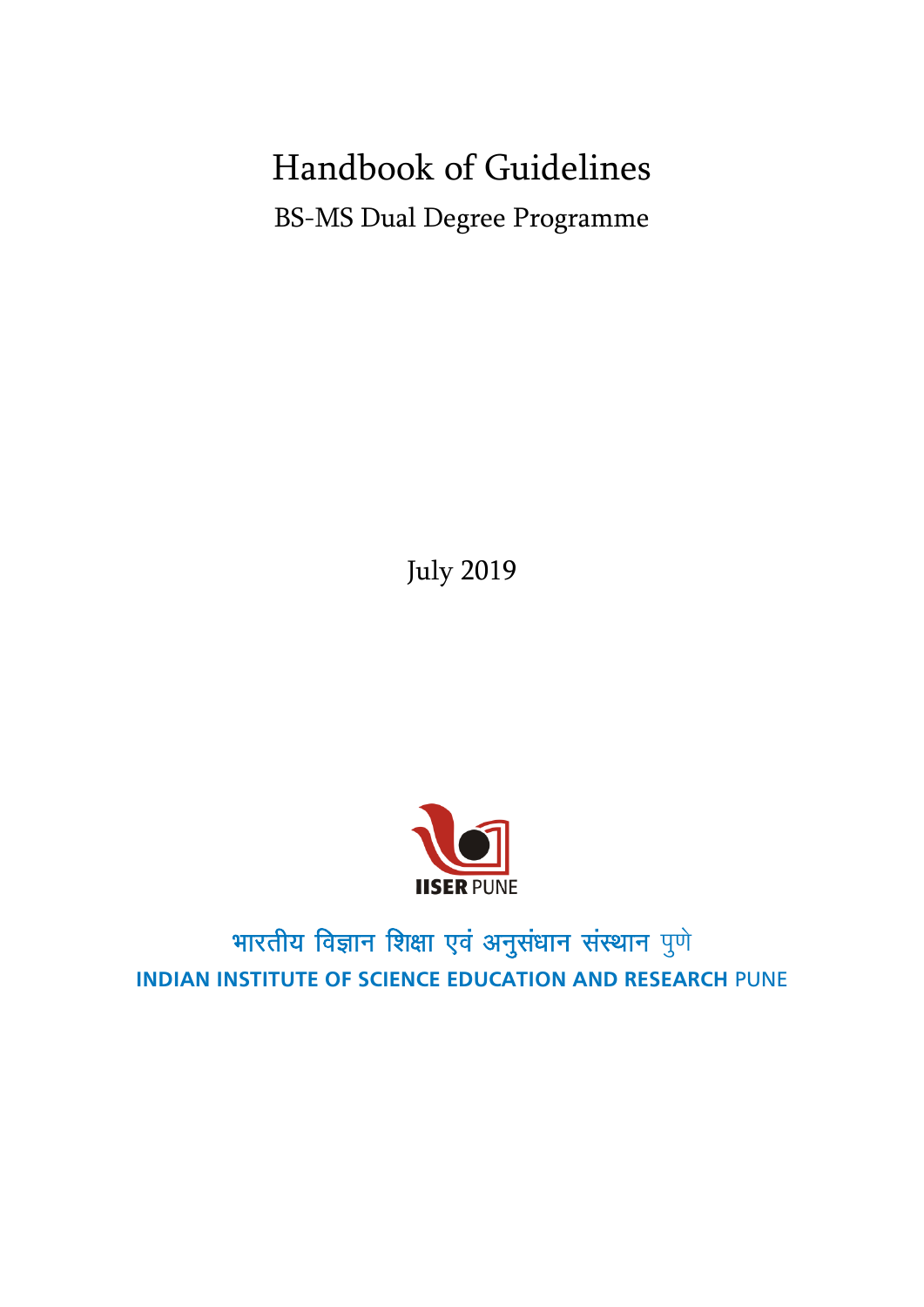# **Contents**

#### 1. Overview of the BS-MS Dual Degree Programme

Introduction

Academic Calendar Registration Academic Conduct Monitoring of Academic Performance and Faculty Advisers

#### 2. Courses and Assessment

Curricular Pattern Assessment and Credits **Grading Transcripts** 

## 3. Requirements for Completing the Programme

Rules for Continuation, Repeat and Exit Semester-wise Checks Repeat Examinations Rules Regarding Attendance

### 4. MS Project and Graduation

Project Guidelines

Assessment

Graduation

**Certificates** 

- 5. Scholarships
- 6. Library and Computing Facilities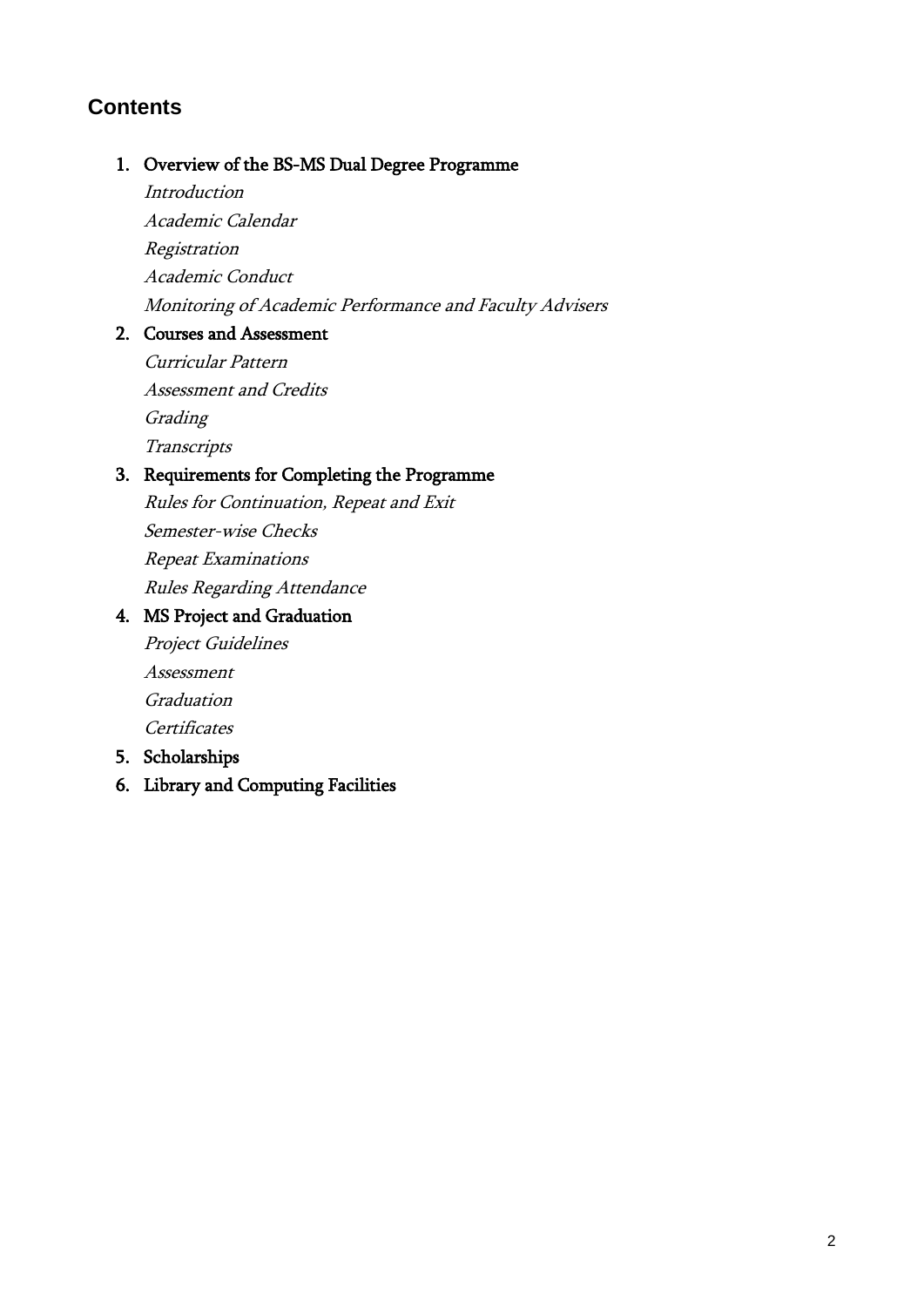## **1 Overview of the BS-MS Dual Degree Programme**

This Guidebook contains information on the rules and regulations applicable to the BS-MS dual degree programme. Every student is expected to adhere to all the academic regulations of the programme and have an understanding of the requirements of the programme as given in the guidebook. The rules and regulations of the academic programme are subject to periodic revision.

The Institute reserves the right to modify/amend/revise any rules without prior notice. For special cases not covered in this Guidebook, the decision of Deans' Committee or the Senate will be final and binding.

#### **Introduction**

The BS-MS dual degree programme is a fully residential programme, nominally of 5 years duration. The programme is organized around a credit-based semester system. An academic year is organized as two semesters in which courses are taught, and two breaks.

| <b>January Semester</b> | <b>Summer Break</b> | <b>August Semester</b> | <b>Winter Break</b> |  |
|-------------------------|---------------------|------------------------|---------------------|--|
| January – April         | $May - July$        | August – November      | December            |  |

From the second year onward, students are encouraged to do projects at IISER Pune or other institutes during summer and winter breaks.

## Academic Calendar

The academic calendar with all important dates (such as date of commencement of semester, last date for registration, mid-semester and end-semester exam dates, date of announcement of grades, repeat examination dates, holidays and vacation) will be announced before the start of each semester on the Institute's Webpage [\(http://www.iiserpune.ac.in\)](http://www.iiserpune.ac.in/) and on the intranet [\(http://intranet.iiserpune.ac.in/acad.php\)](http://intranet.iiserpune.ac.in/acad.php).

## Registration

After admission, every student is assigned a unique registration number (e.g.  $20191 \times x \times$ ). This number is used throughout the course of his/her study. Students are required to be present on campus on the first day of instruction of every semester. Details of courses offered for each semester will be notified before the end of the preceding semester.

Students must register on the Students' Academic Management (SAM) system [\(www.iiserpune.in/sam\)](http://www.iiserpune.in/sam) using their IISER Pune email address. SAM keeps a record of the academic progress of the students from the date of registration till the award of the degree. The system manages details regarding registration of courses, grades, attendance and projects.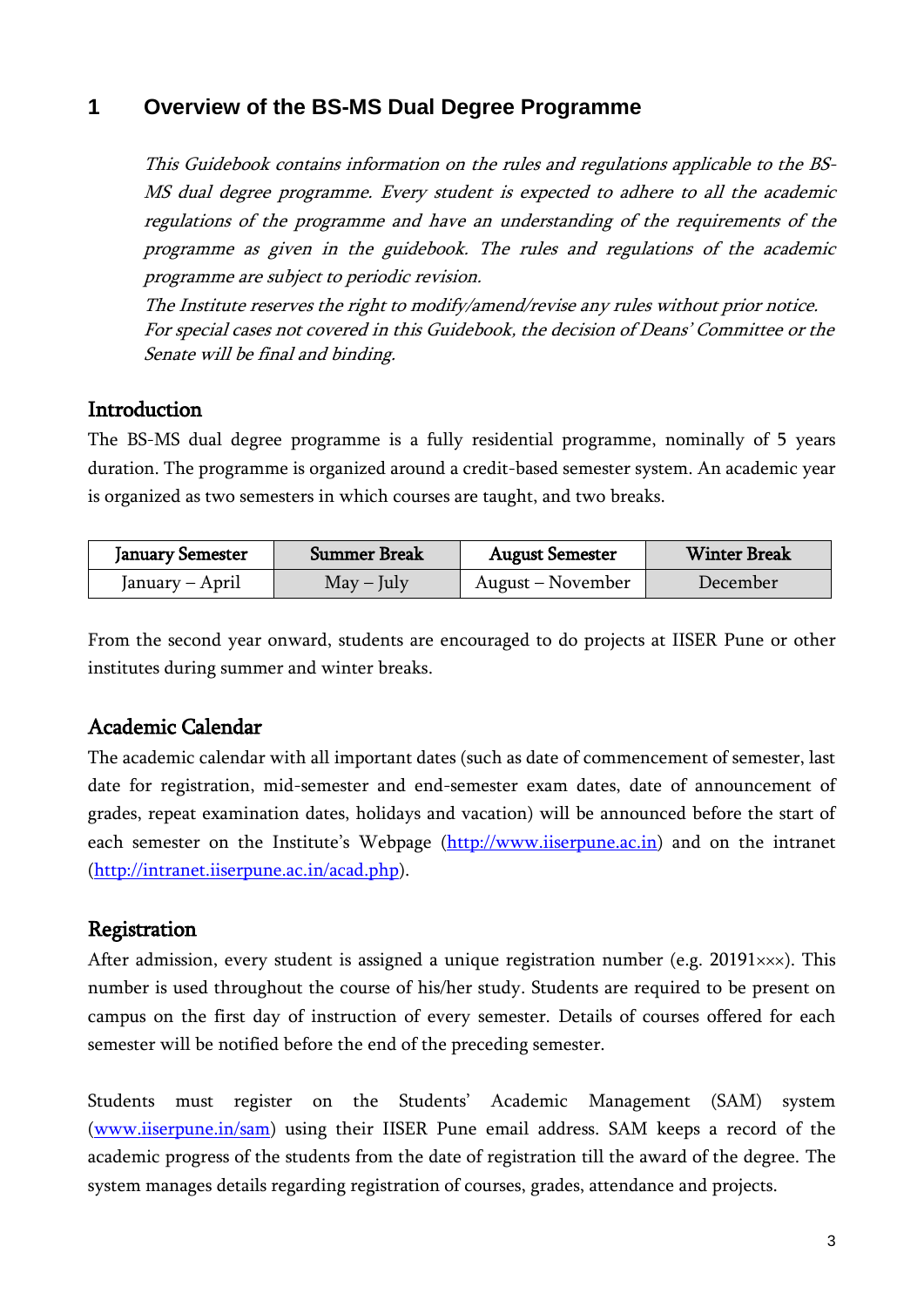Late registration is allowed up to 2 weeks, under medical reasons only, if fully supported with medical certificates upon approval from Dean, Graduate Studies. Late registration will invite a penalty. A student who has not registered within 2 weeks from the start of the semester, will be considered to have left the programme and will be removed from the rolls.

Fees pertaining to tuition, hostel, mess etc., should be paid by the students before the start of each semester within the date notified through a payment gateway via SAM. Fees will be subject to revision periodically and details will be announced before the commencement of the semester. Students who do not clear their outstanding dues will not be permitted to register and their attendance will not be counted until all dues, including the fees for the ongoing semester are paid.

# Academic Conduct

Each student is expected to conduct himself/herself in a responsible manner befitting to his/her association with an institute of learning. Academic misconduct includes, but is not limited to, cheating in examinations, copying assignments, plagiarism, research misconduct, tampering with academic documents, transcripts or marks, and forgery of signatures.

The Institute reserves the right to academically dismiss a student at any time for academic misconduct and/or for failure to maintain a satisfactory academic record and/or wilful or unethical violation of the code of conduct and/or wilful damage of Institute property.

A student may be dismissed when the Dean's Office judges that academic progress towards the degree has virtually ceased. A dismissed student may appeal against his/her dismissal only once, citing any mitigating circumstances not conveyed to the Dean's Office earlier.

## Monitoring of Performance and Faculty Advisers

The Institute has a committee for monitoring academic performance (CoMAP), which monitors students' progress and advises students facing academic difficulties. The CoMAP further assigns to every student a Faculty Adviser (FA) for the first two years of the programme. The role of FA is to

- advise the students about the rules and regulations governing the programme
- give suggestions on the courses to be taken in various semesters
- give guidance and/or recommendations regarding summer/winter projects and fifth year projects

The students are expected to meet their FA at least once in a month and discuss any issues related to their progress. The parents/guardians can contact the CoMAP for various academic issues of their wards.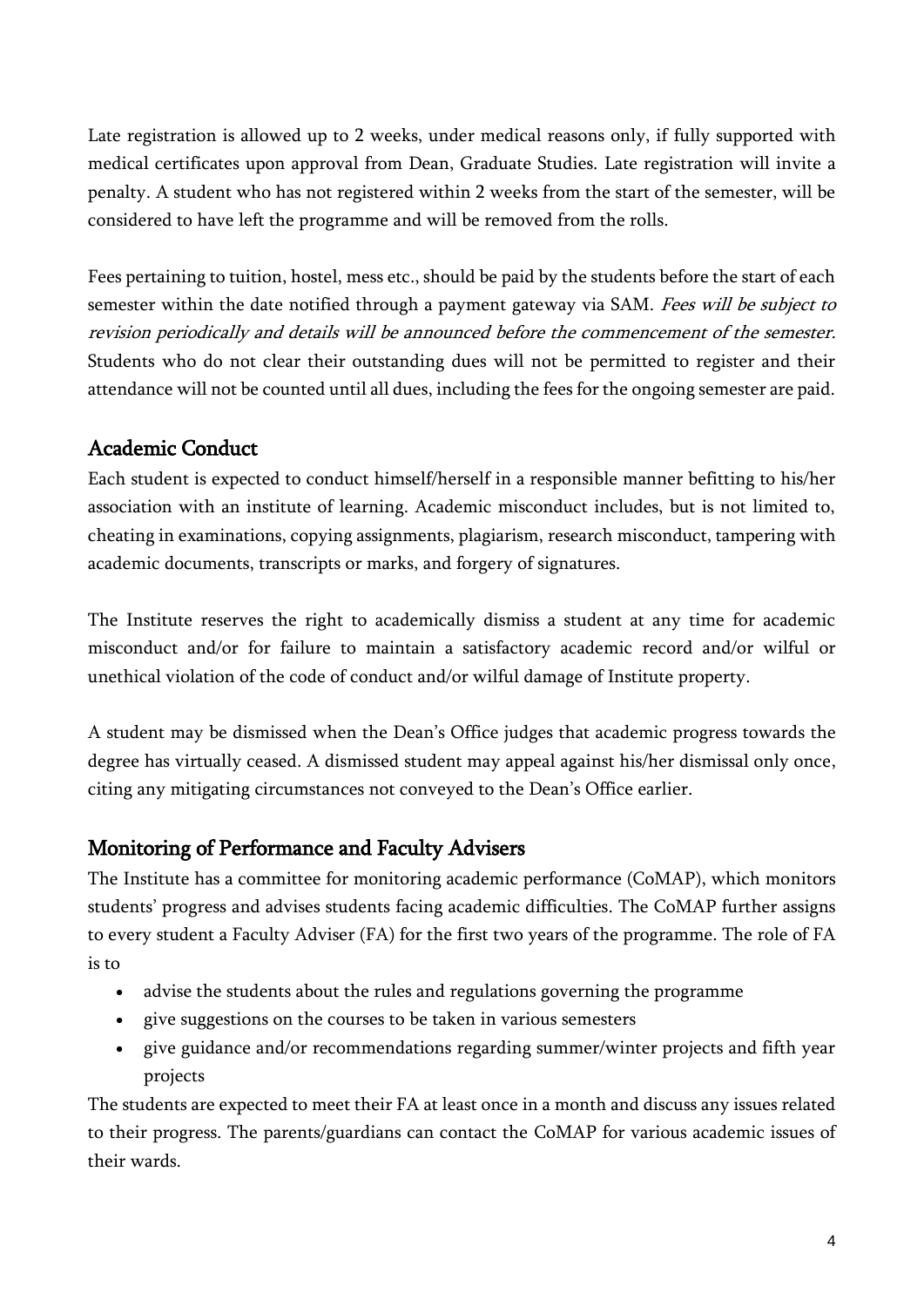# **2 Courses and Evaluations**

## Curricular Pattern

The pattern of courses in the BS-MS programme is as follows.

- a. In the first one and a half years (or three semesters), all students take common, compulsory courses that give them a broad background in the sciences. In the 3rd semester, besides the compulsory courses, students choose two elective courses.
- b. In the 4<sup>th</sup> semester, all students take two compulsory courses and six elective courses. At this point, a student can begin to exercise any one of these three options: to major in one discipline; to major in one discipline and minor in another; to not choose a major and take a combination of courses of their choice within the scope of the timetable.
- c. If a student wishes to have a major or minor, she/he has to take a certain number of prescribed courses in the 4<sup>th</sup> to 8<sup>th</sup> Semesters (i.e. for five semesters) to fulfill the major or minor requirements.
- d. In the fifth year (i.e. two semesters), the student works on a research project and writes a thesis.

| Discipline        | Sem 1          | Sem <sub>2</sub> |              | Sem <sub>3</sub> |                | Sem 4        | <b>Sem</b> | <b>Sem</b>  |
|-------------------|----------------|------------------|--------------|------------------|----------------|--------------|------------|-------------|
|                   |                |                  |              |                  |                |              | $5 - 8$    | $9 - 10$    |
|                   | $\mathsf{C}$   | $\mathsf{C}$     | C            | E                | $\mathsf C$    | $\mathbf{E}$ | E          |             |
| Biology           | $\overline{2}$ | 1                | $\mathbf{1}$ | $\mathbf{1}$     |                | 3            | $\geq 5$   | Research    |
| Chemistry         | 1              | $\overline{2}$   | $\mathbf{1}$ | $\mathbf{1}$     |                | 3            | $\geq 5$   | project and |
| Mathematics       | 1              | $\overline{2}$   | $\mathbf{1}$ | $\mathbf{1}$     |                | 3            | $\geq 5$   | MS thesis   |
| Physics           | $\mathcal{P}$  | 1                | 1            | $\mathbf{1}$     |                | 3            | $\geq 5$   |             |
| Earth and Climate |                | $\mathbf{1}$     | 1            | $\mathbf{1}$     |                | 3            | $\geq 5$   |             |
| Science           |                |                  |              |                  |                |              |            |             |
| Humanities and    |                | $\mathbf{1}$     | $\mathbf{1}$ |                  |                |              | $\geq 3$   |             |
| Social Sciences   |                |                  |              |                  |                |              |            |             |
| Foundation        | $\mathcal{D}$  |                  |              |                  | $\mathcal{P}$  |              |            |             |
| courses           |                |                  |              |                  |                |              |            |             |
| Total number of   | 8              | 8                | 6            | $2$ of 5         | $\overline{2}$ | 6 of 15      | $6-7$ per  |             |
| courses for a     |                |                  |              |                  |                |              | semester   |             |
| student           |                |                  |              |                  |                |              |            |             |

The distribution of courses across semesters and across disciplines is shown in the table below.

C: Compulsory courses

E: Elective courses; students choose an appropriate number as indicated in the last row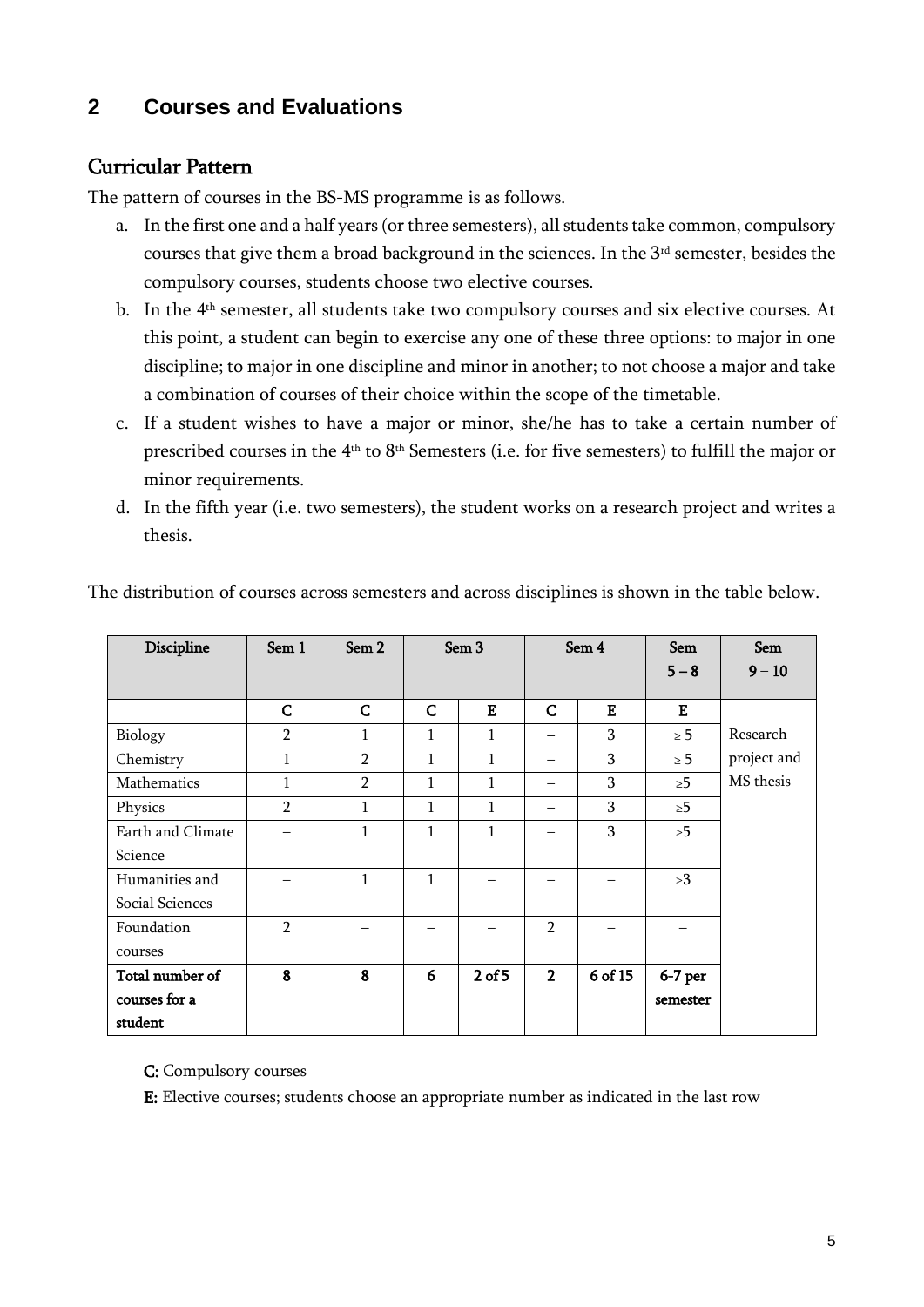## Assessment and Credits

Each course has a certain number of credits assigned to it, based on the number of lectures, tutorial, or lab contact hours per week. The credits also reflect the academic expectation that includes self study outside class hours. Each course will have a faculty member as the Course Coordinator, who has the responsibility of conducting the course and awarding grades. One or more faculty member may share the teaching.

Details of courses offered in each semester will be announced before the semester begins. The medium of instruction for all courses is English. The distribution of credits over the semesters is shown below.

| Semesters 1-4 | Semesters 5-8 | Semesters 9–10 (Project) | Total |
|---------------|---------------|--------------------------|-------|
| 96            |               | 36                       | 216   |

In Semesters 5–8 a student may take more than the prescribed number of credits.

There are three components of assessment of performance in a course as given below.

| End-Semester Exam |         | Mid-Semester Exam   Continuous Assessment |
|-------------------|---------|-------------------------------------------|
| $30\% - 40\%$     | 30%-40% | 30%-40%                                   |

Continuous assessment will be based on the overall academic performance of the student throughout the semester, derived from quizzes, assignments, projects, test papers, oral presentations, etc. At the discretion of the Instructor, this may also include participation in tutorials, effective interaction in lectures, regularity in submitting assignments, etc. The details will be announced by the coordinator of the course at the beginning of the semester.

# Grading

At the end of each semester, a letter grade is awarded for each course registered by the student. The grade awarded reflects the overall proficiency acquired by the student in that topic. The grading is relative, done separately for each course by the instructor or the coordinator of the course in consultation with the participating faculty.

A+ is the highest grade, while D is the lowest passing grade. F indicates failure in the course. The grade I means that the course is incomplete. Depending on whether the course is mandatory or not, the student will have to repeat or substitute for the course and complete it.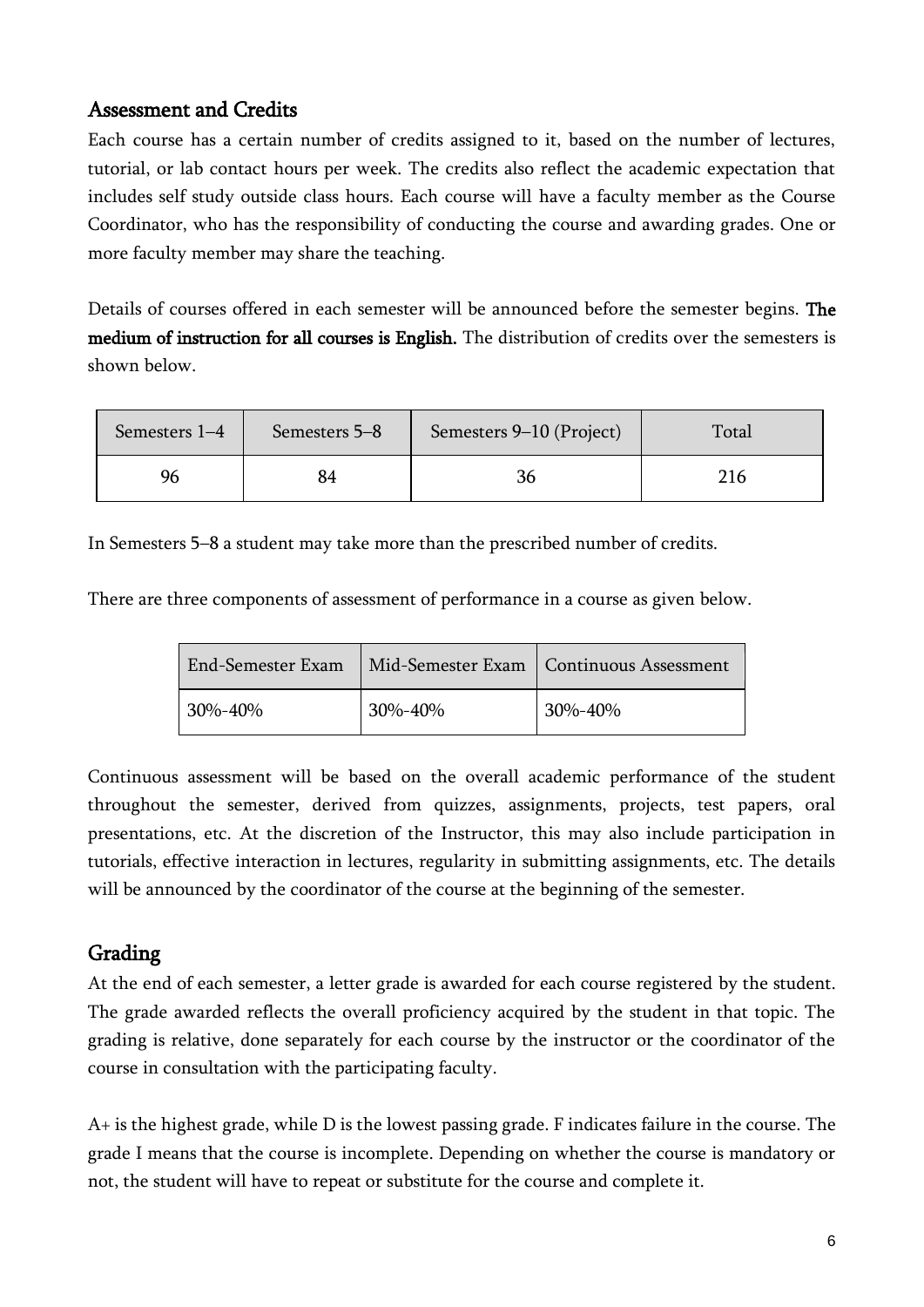1. Grading is on a 10-point scale with the following correspondence between letter grades and grade points:

|  |  | $A+$ $A$ $B+$ $B$ $C+$ $C$ $D$ $F$                    |  |  |
|--|--|-------------------------------------------------------|--|--|
|  |  | $10 \mid 9 \mid 8 \mid 7 \mid 6 \mid 5 \mid 4 \mid 0$ |  |  |

- 2. Grades are based on the following scheme:
	- i. A student getting a score less than half of the class median  $(M/2)$  is declared failed in that course and gets the grade F.
	- ii. Students with scores higher than  $M/2$  will be awarded a letter grade between D and A+.
- 3. Grades will be assigned as follows
	- i. The highest score  $[S_A]$ , which will get the grade A, will be decided by the instructor and the grading committee.
	- ii. The value of  $S_A$ , can be less than or equal to the top score in the class, not higher.
	- iii. If there are scores higher than  $S_A$ , those scores will get the  $A$ + grade.
	- iv. The range of scores from  $M/2$  to  $S_A$  is divided into six equal intervals and grades are assigned sequentially to the resulting intervals of marks.
- 4. This grading scheme applies to courses in years 1 and 2.
- 5. For courses of later years, it is *recommended* that grading scheme as above be followed. However, the passing score *cannot be higher* than  $M/2$ .

Students can clarify details regarding the grade obtained in any course with the course instructor within 5 days of announcement of grades. The corrections, if any, will be reported to the Dean's Office by the instructor/coordinator and no corrections/revisions/complaints regarding grades will be allowed on any grounds after this procedure.

The student's performance is indicated by the number of credits that he/she has earned and quantified by the grade point average (GPA), which is the average of the grade points weighed by the credits of the course.

## Academic Transcript

The academic transcript, with details of the courses registered and grades obtained, will be available to the student once the results for that semester are declared officially. In addition the transcript shows the grade point average for the current semester (SGPA) and the cumulative grade point average (CGPA).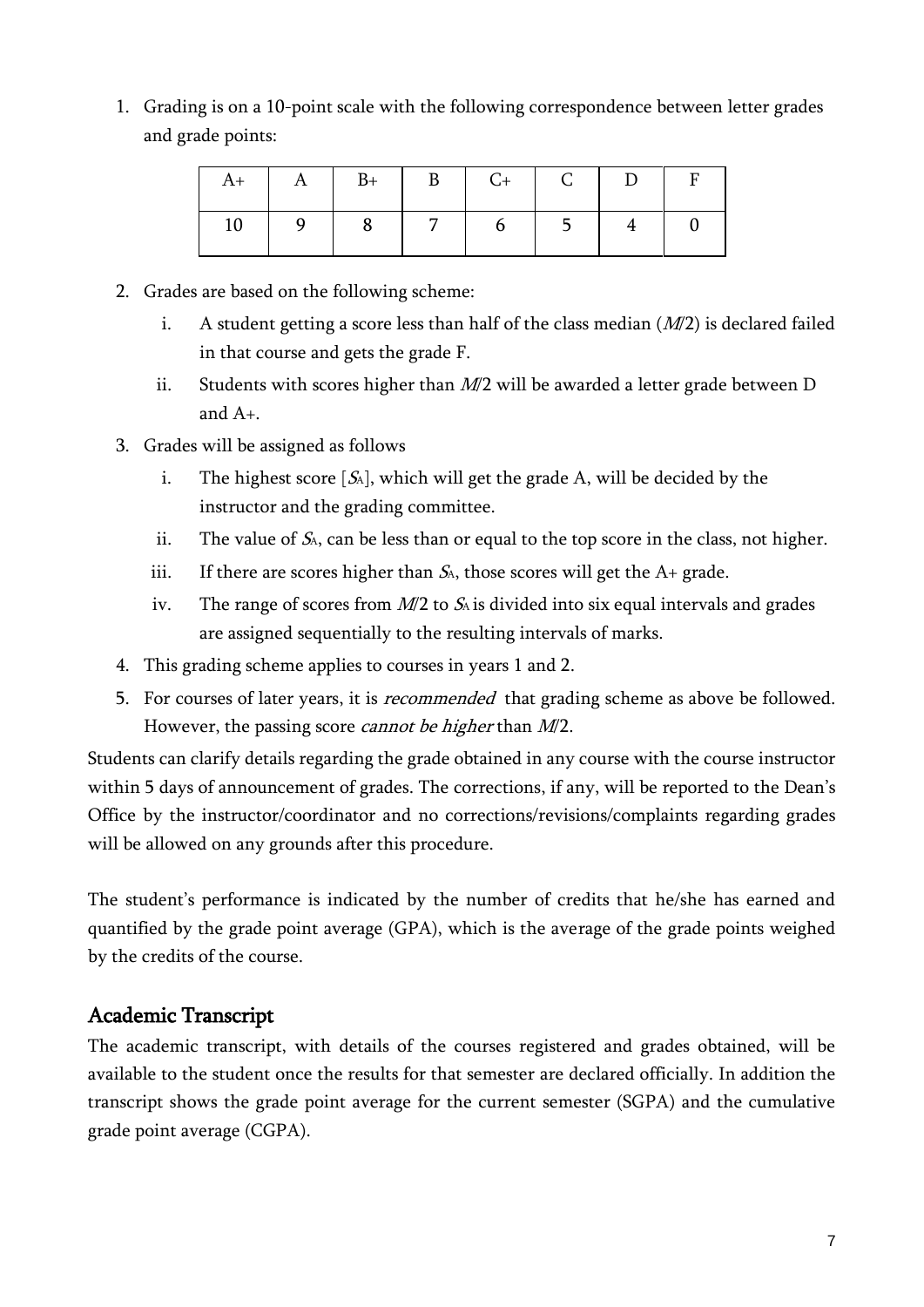The SGPA is based on all courses registered for in the semester, while the CGPA takes into account only those courses that are complete. The number of credits registered for and the number of credits completed is indicated on the semester transcript.

One copy of the semester transcript is issued free of charge from the academic office. A graduation transcript is issued with the degree certificate. Additional copies will be available against payment. A consolidated transcript is available against payment at any time.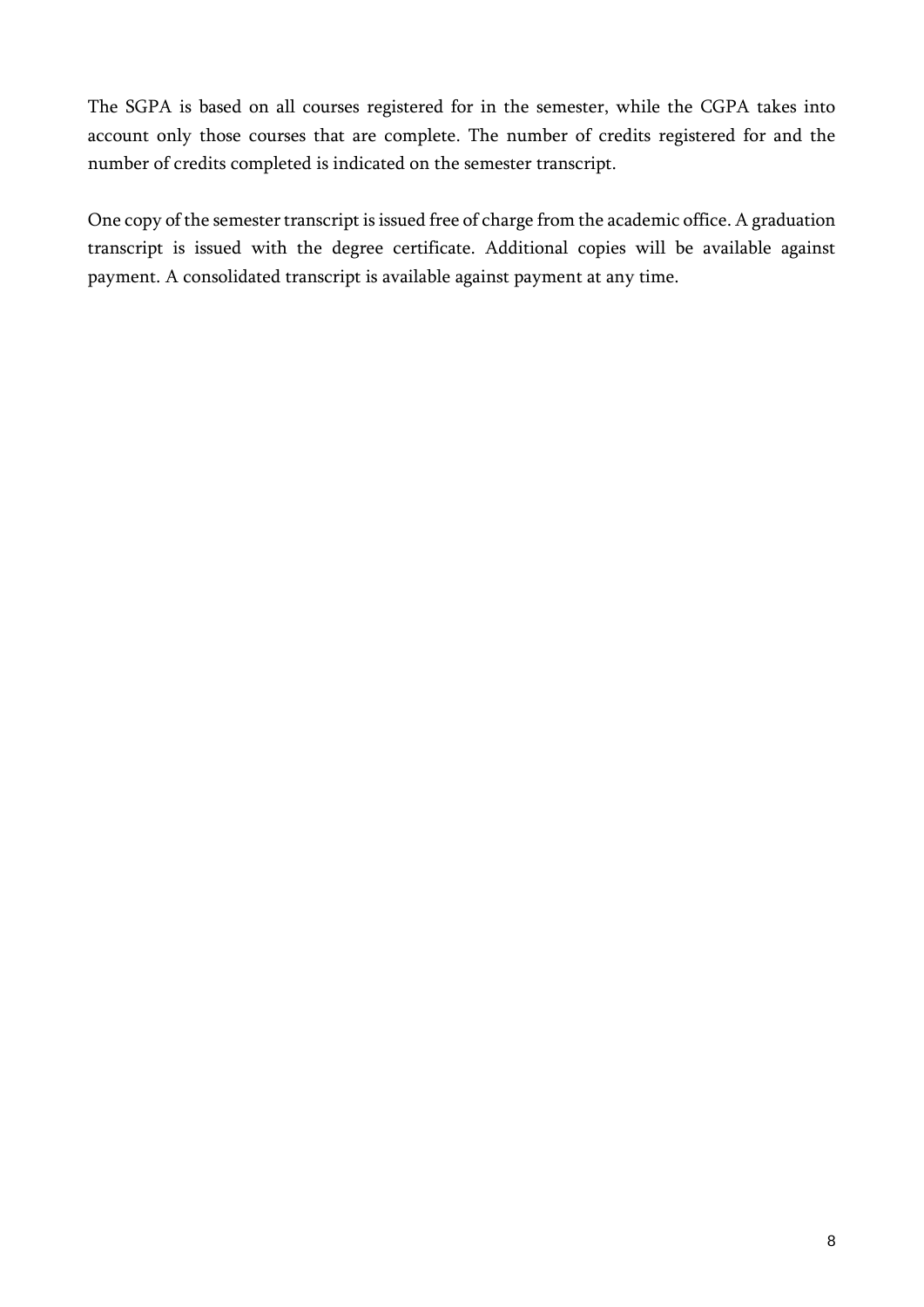# **3 Requirements for Completing the Programme**

## Rules for Continuation, Repeat and Exit

Accounting of students' performance is based on the number of completed credits [CC]. A course that is incomplete, or in which the student has failed, earns no credits. The maximum permitted residence time in the programme is 6 years, barring medical exigencies. To be considered for a degree, the student must have passed all courses of semesters 1–4.

#### To qualify for the BS-MS degrees

- 1. The student must reach  $CC \geq 180$  within 4 or 4.5 years. Registering for the thesis and starting the thesis work is mandatory when  $CC \ge 180$  is reached.
- 2. The thesis must be completed within 1 year of registering for it. (with a possible extension of one semester at the discretion of the Deans' Committee)
- 3. A student completing 180 credits at the end of the 5<sup>th</sup> year of residence is allowed to do an MS thesis, provided the credits have been completed at the end of the regular examination of the previous semester (not after the repeat exam), and the student is in a position to start the thesis in May. Such students must finish the thesis without any extension of tenure.

#### An exit with a BS degree applies under the following circumstances

- 1. If  $CC \ge 180$  at the end of 5 years, the student can choose to exit with a BS degree.
- 2. If CC < 180 at the end of 5 years, then the student is ineligible for the MS degree and can exit with a BS degree, provided s/he reaches  $CC \ge 180$  within 6 years.
- 3. A student who starts the MS thesis, but fails to complete it, exits with a BS degree.
- 4. No student can leave with a BS degree before 5 years of continuation in the programme.

## Semester-wise Checks

There are Semester-wise criteria and checks on a student's academic progress, which are as follows

#### Year 0.5, Sem 1:

If CC < 14, advised exit, but allowed to continue if the student insists.

## Year 1, Sem 2:

If CC < 40, advised exit, but allowed to continue by repeating the first year after taking a remedial course in summer. For students opting to continue after the mandatory summer remedial course

1. The 6-year clock restarts; a fresh roll number is issued.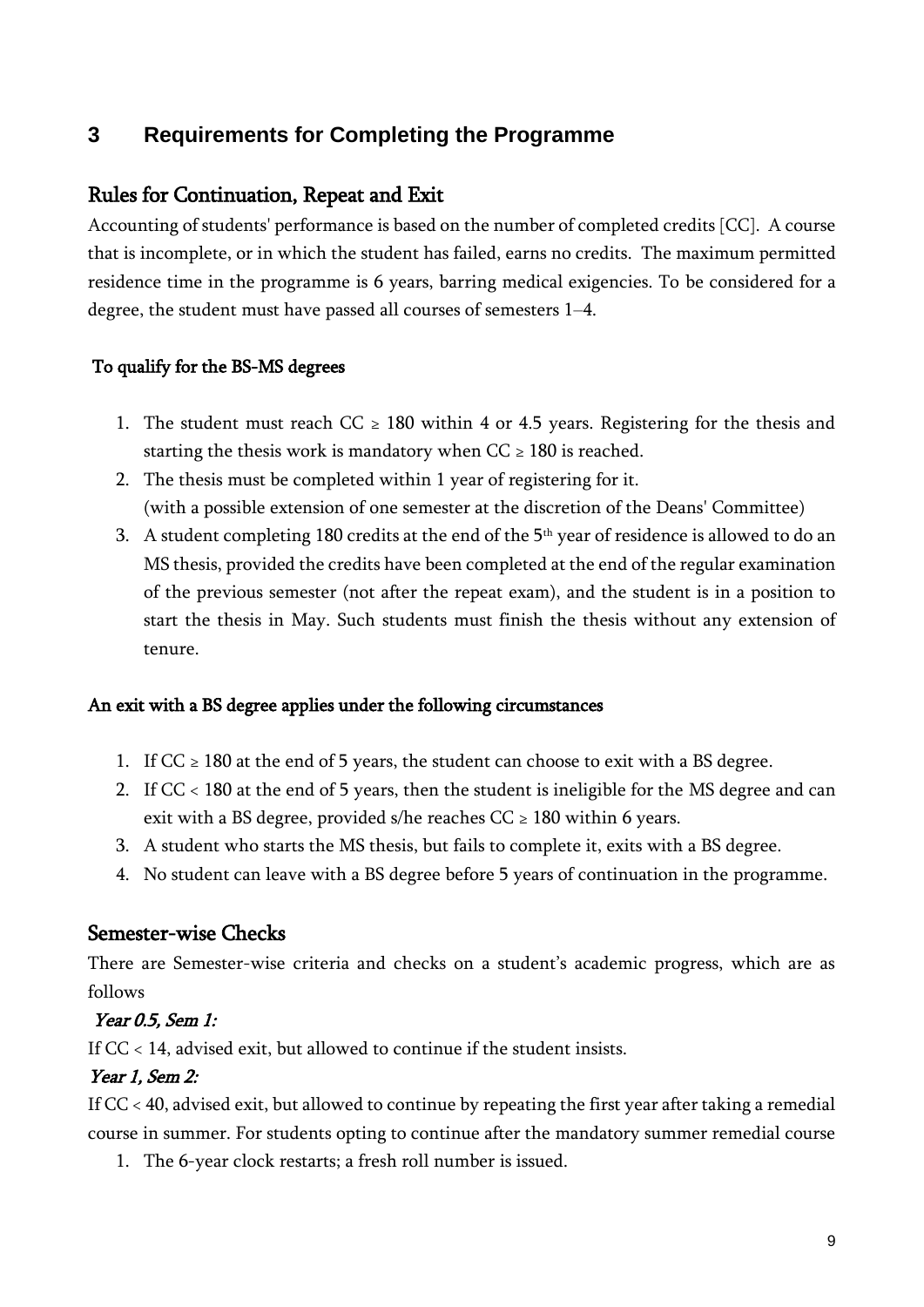- 2. They register for credit all courses for which their grade in the previous year was lower than B+.
- 3. If CC < 40 at the end of the repeat first year then exit without a degree.

## Year 1.5, Sem 3:

If  $CC < 64$  then advised exit

## Year 2, Sem 4:

If CC < 80 then advised exit

## Year 3, Sem 6:

If CC < 108 then exit without a degree

(This is the last check point where a student may be asked to exit without a degree.)

## Year 4:

- 1. If CC < 180, then repeat or substitute for F courses to reach CC  $\geq 180$
- 2. If  $CC \ge 180$ , then register for the thesis [mandatory]

## Year  $4.5$ :

If  $CC \ge 180$ , then register for the MS thesis [mandatory]

# Year 5:

- 1. Those who have completed the MS thesis are awarded a BS-MS degree.
- 2. Those who started the thesis at the end of 4 years, but have not completed it, may request extension of tenure.

(Discretionary power of extension of thesis tenure with the Deans' Committee)

- 3. Those who reach  $CC \ge 180$  at the end of the regular exam (not the repeat exam), can start the MS thesis, else exit with a BS degree.
- 4. Those with CC < 180 can continue their attempt to complete the credits and exit with a BS degree.

# Year 5.5:

- 1. Those who started the MS thesis at 4.5 years and have completed it are awarded a BS-MS degree.
- 2. Those who started the thesis at the end of 4.5 years, but have not completed it, may request extension of tenure.
	- (Discretionary power of extension of thesis tenure with the Deans' Committee)
- 3. Those who started the thesis at the end of 4 years, but have not completed it, exit with a BS degree.
- 4. Those who have  $CC \ge 180$  (and did not start their thesis), exit with a BS degree.

## Year 6:

- 1. Final deadline to reach  $CC \ge 180$  and exit with a BS degree. Else exit without a degree.
- 2. Those who started the MS thesis late or took longer, and have completed the thesis are awarded a BS-MS degree.
- 3. Those who started the MS thesis late and have not completed the thesis exit with a BS degree.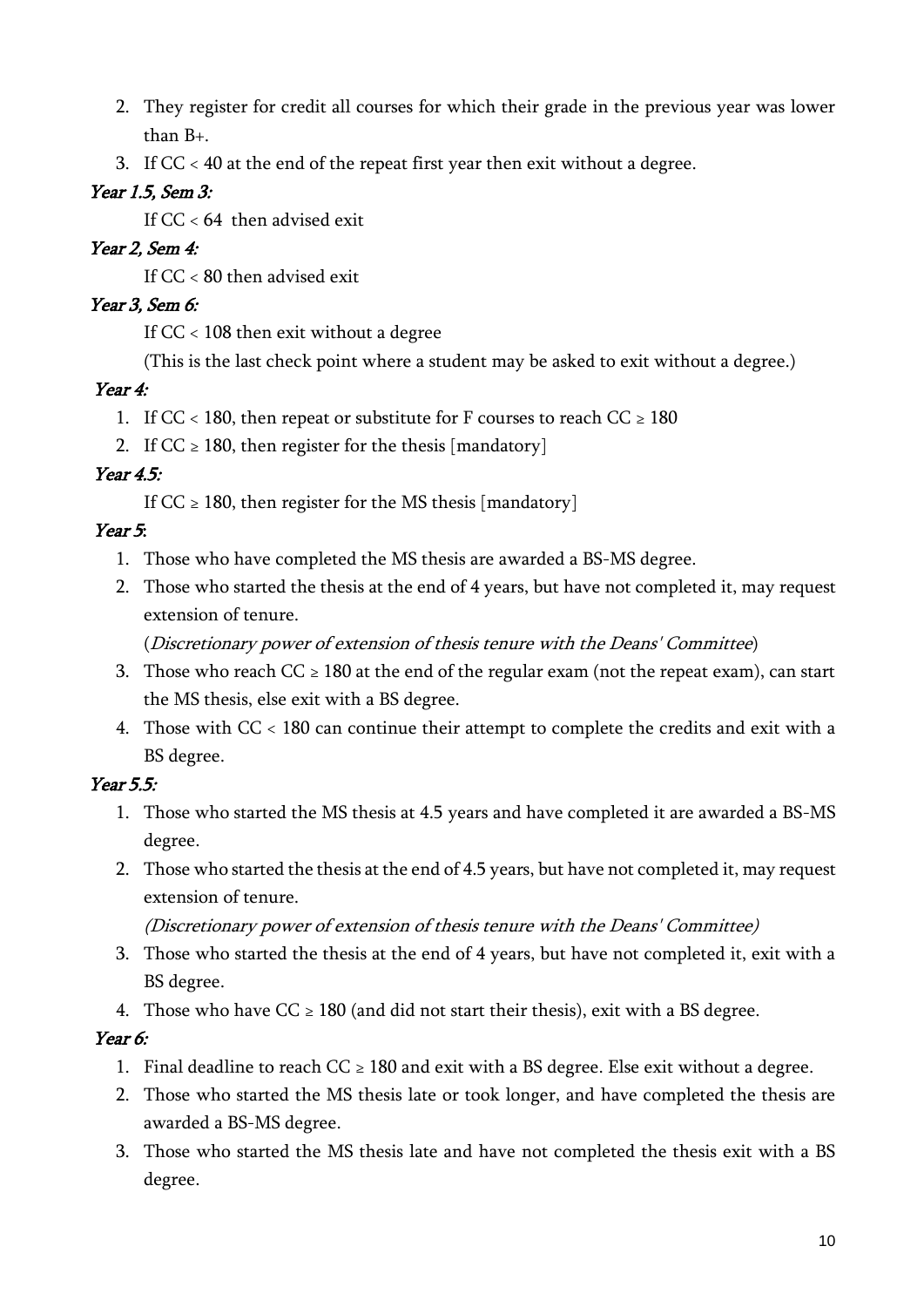## Repeat Exams

In addition to the main end-of-semester exam, students are offered a repeat examination opportunity every semester until the fourth semester to make up for F or I grades.

- 1. An additional examination, approximately 1 month after the main examination is offered for all courses of Semesters 1–4. There will be no repeat exams in the later semesters.
- 2. Only those who have an F or I grade in the regular exam are eligible to appear for the repeat exam.
	- a. The repeat examination is a replacement for the entire set of evaluations of that course.
	- b. The repeat examination can only lead to a D grade for students clearing an F grade.
	- c. In cases of legitimate absence, the repeat examination score will be pro-rated for the missing part of the evaluations, leading to the appropriate grade.
- 3. A student may take the repeat examination of Semesters 1–4 any number of times in the subsequent years to clear an F grade. However, a student can neither register for the MS thesis, nor can exercise the BS exit option, unless the F grades of Semesters 1–4 are cleared.

## Guidelines for Semester and Summer Projects

Students are expected to carry out two semester-long projects during Semesters 5–8. These projects are to be carried out concurrently with the courses at IISER Pune. In summer students may choose to carry out projects at IISER Pune or at other institutes within the country or abroad. For all such projects appropriate formalities need to be completed. Such projects are helpful in pursuing higher studies and employment after the completion of the BS-MS programme.

## Rules Regarding Attendance

The rules for attendance are as follows

- 1. The recommended attendance is 90%.
- 2. The absolute minimum attendance for completing a course is 60%. There is zero tolerance on this. If the attendance is less than 60%, registration for the course stands cancelled and all evaluations of the course for that student are null and void.
- 3. No medical certificates will be considered for exemption from attendance, except as explained in Point 4. Absence for extra-curricular purposes, casual illnesses, or other emergencies must be managed by the student within the 40% grace provided. Nonetheless, students are advised to inform the academic office of long term hospitalization or mental illness or other issues that may lead to long absence.
- 4. Absence in a quiz or a mid-semester or end-semester exam can be exempted only in case of a severe medical condition, such as hospitalization, subject to the following.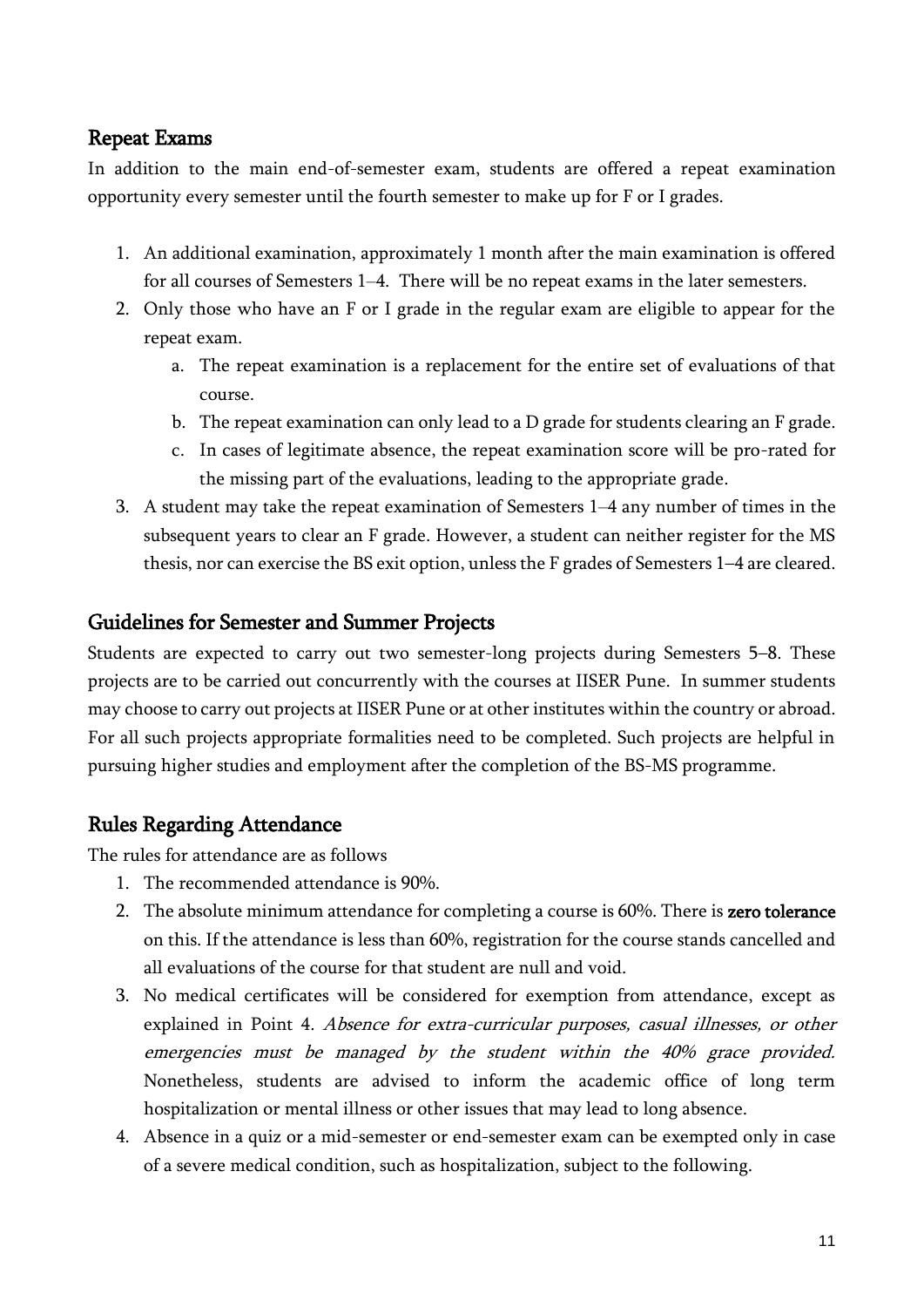- (a) A medical certificate endorsed by the IISER Pune Medical Officer must be furnished within two working days of the medical absence. Late submission will not be entertained. The medical certificate is to be submitted to the academic office. Students should not approach the instructor(s) with respect to medical certificates.
- (b) Absence on medical grounds on the day of the quiz or exam, when granted by the Dean, will be intimated to the respective instructors by the academic office within 3 days of the submission of the application by the student.
- (c) Upon receiving the intimation of medical exemption for a missed quiz, the instructor may either give a repeat quiz, or pro-rate the score of other internal evaluations to compensate for the missed evaluation. The choice is left to the instructor; the academic office need not be consulted on this matter.
- (d) A missed mid-sem or end-sem exam cannot be compensated independently by the instructor. In such cases, the student will be awarded an I (incomplete) grade at the end of the semester and will have to appear for a repeat exam (typically conducted a month after the close of semester). The score in this exam will be appropriately scaled to compensate for the missed exam, and the grade will be accordingly awarded.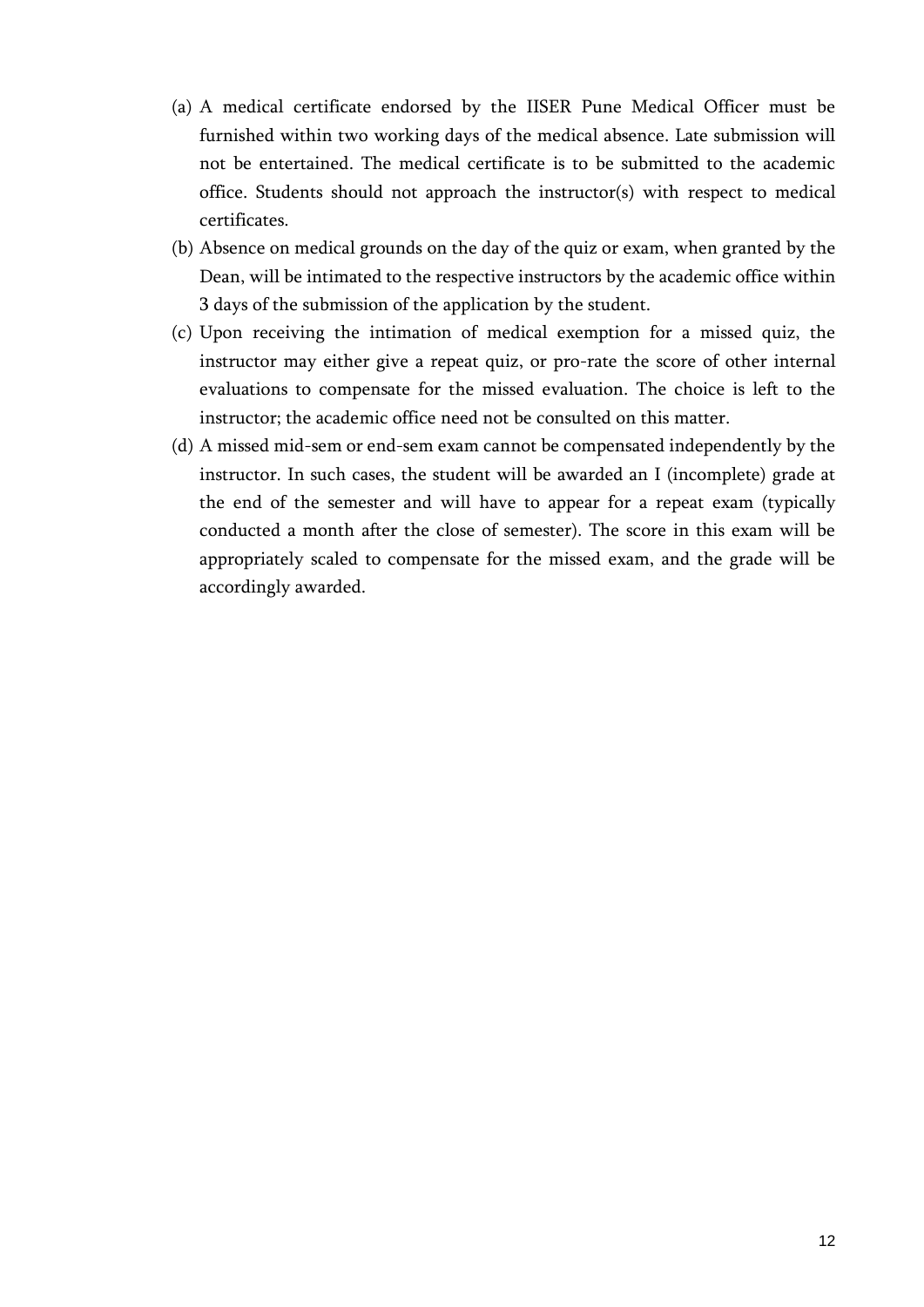# **4. MS Project and Graduation**

Students who meet the full course credit requirements within the time frame explained above must submit their MS Project proposal for approval by the departmental committee.

For every project, a Thesis Assessment Committee (TAC), consisting of the supervisor and an expert will be constituted by a departmental projects committee. For projects which are supervised by a non-IISER Pune member, the expert must be from IISER Pune. In such cases an endorsement of the project and consent from the supervisor must be furnished along with the proposal. Forms can be downloaded from the intranet.

Students must attend the course or workshop on academic ethics, offered twice a year, before registering for fifth year project.

| Evaluation  | <b>Components of Assessment</b> | Marks given by  | Weight |
|-------------|---------------------------------|-----------------|--------|
| Semester IX | Continuous Evaluation for       | Supervisor      | 20 %   |
|             | Semester IX                     |                 |        |
|             | Report and Presentation         | TAC Member      | 15 %   |
| Semester X  | Continuous Evaluation for       | Supervisor      | 20 %   |
|             | Semester X                      |                 |        |
|             | MS Thesis                       | TAC Member      | 15 %   |
|             | Defence/Viva                    | Discipline-wise | 30 %   |
|             |                                 | Committee       |        |

Evaluation of the project will be as per the table below.

If a student fails to secure at least 17 marks out of 35 after Semester IX, s/he will have to start the project afresh. It can be with the same supervisor or a new supervisor. The final score for the project is given by the marks out of 100 divided by 10, rounded off to one decimal place. This score will be used for calculating the CGPA at end of the programme. If a student scores less than 5.0 at the end of the project, s/he will be declared failed in the project. S/he may either apply for an extension to continue the project to improve the score, or to start a new project for another year, provided the 6-year duration is not exceeded. Extension of the project duration or withdrawal from a semester for medical or any other reasons will be at the discretion of the Deans' Committee.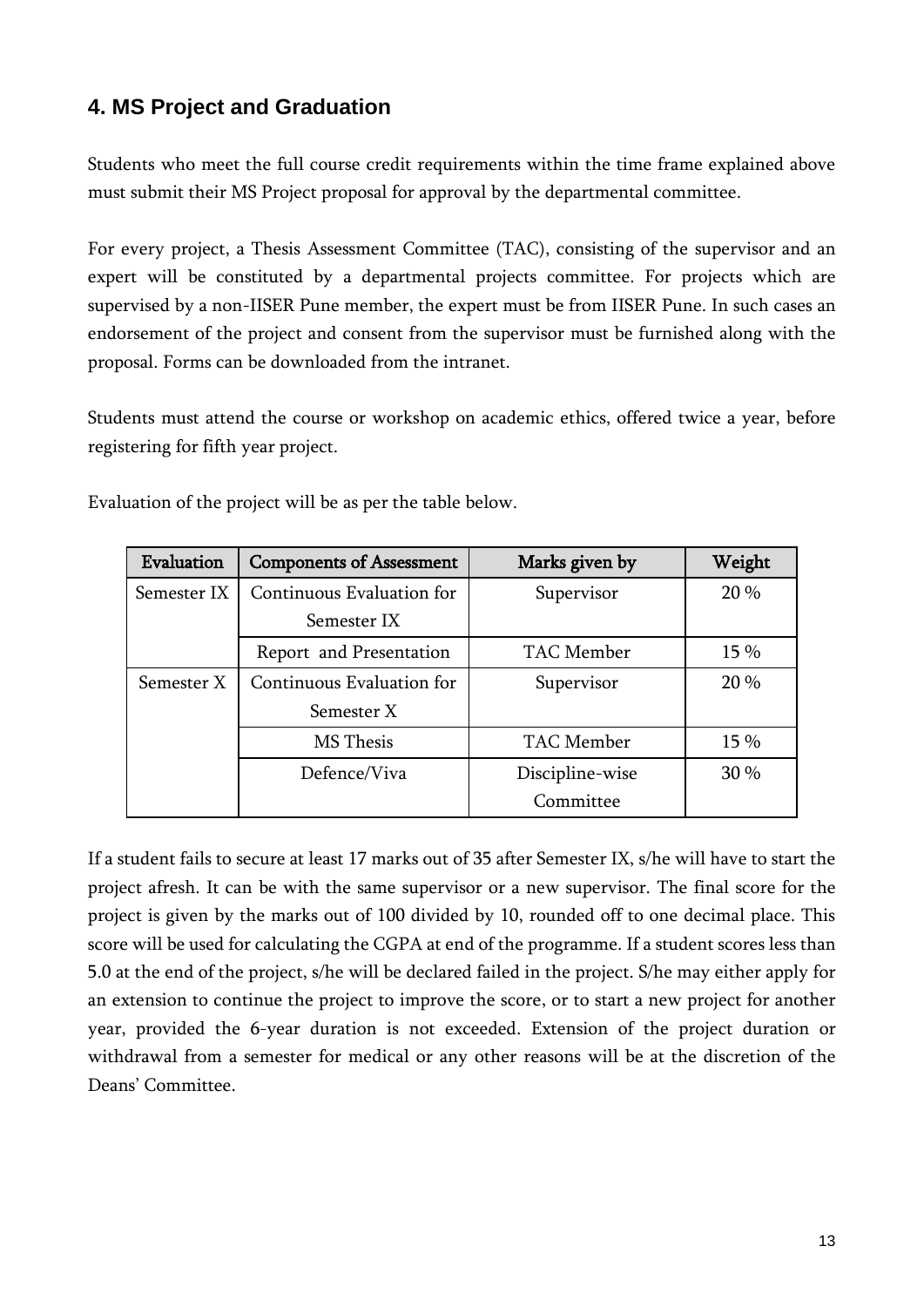# **Graduation**

To graduate with both BS and MS degrees from IISER Pune, a student must have:

- completed credits as per Section 3 above,
- completed the MS Project with a score of 5.0 or above,
- no disciplinary action/case pending against him/her.

To graduate with a BS degree only, a student must have:

- completed the minimum course credits as described in Section 3 above,
- completed 4.5 years of residence,
- no disciplinary action/case pending against him/her.

#### Certificates Awarded upon Graduation

The BS and MS degrees are awarded together at the end of the BS-MS programme. They are awarded at a Convocation held at the end of May or at the beginning of June every year. Students who complete the programme with a CGPA of 9.0 or above are awarded BS-MS degrees with Distinction. The BS and MS degree certificates will have the major discipline mentioned, if the student has chosen a major discipline and has completed the requirements for the same.

In addition to the degree certificates, a consolidated transcript of courses and projects completed, and the CGPA, and a Transfer Certificate is issued upon graduation.

A provisional certificate will be issued to eligible students if they complete the requirements of the degree(s) mid-year. It will be valid only till the degree certificate is awarded.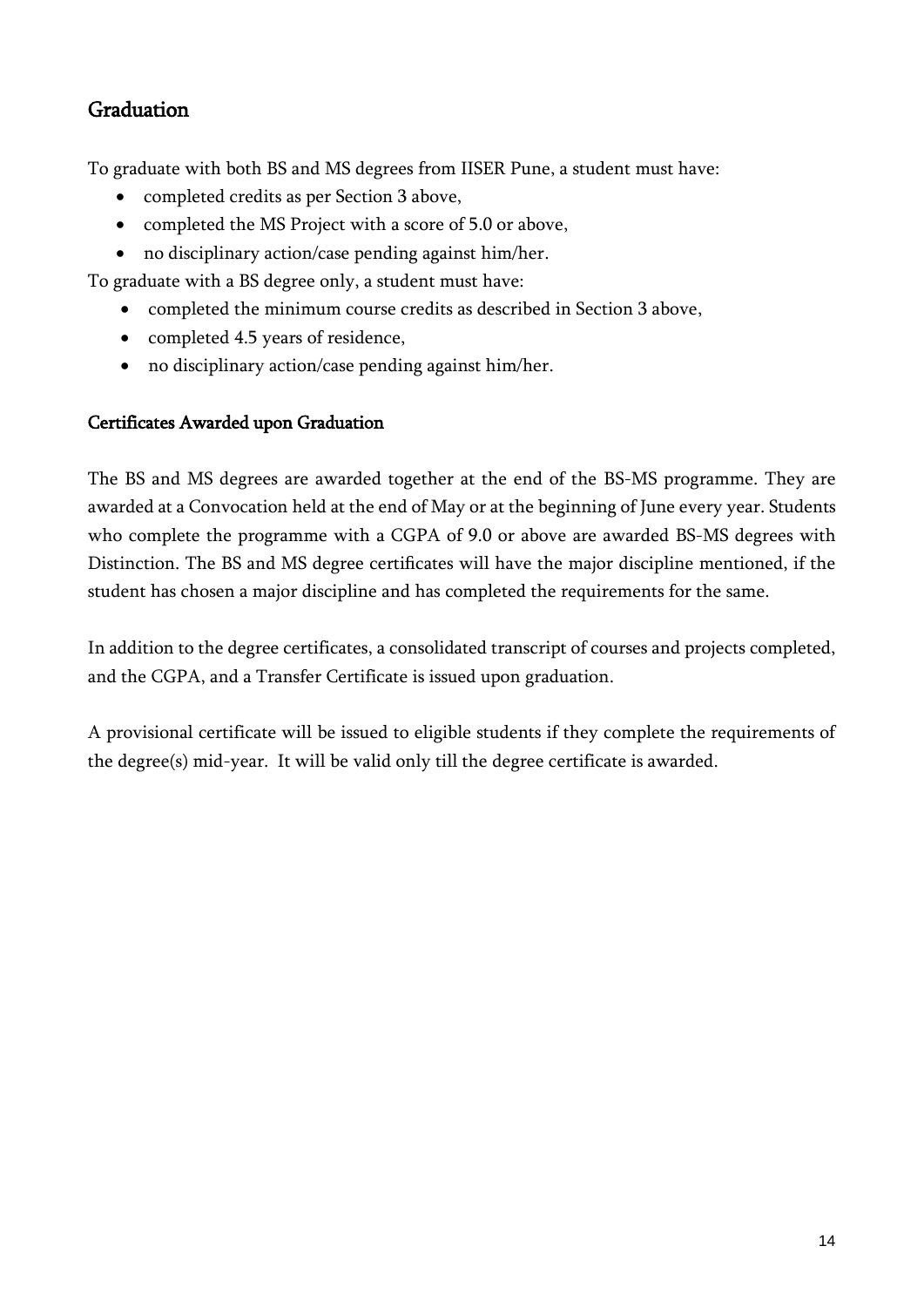# **5. Scholarships**

Several scholarships are on offer to qualifying students. Some of the scholarships are the KVPY (More information at [http://www.kvpy.iisc.ernet.in\)](http://www.kvpy.iisc.ernet.in/) and INSPIRE (More information at [http://www.online-inspire.gov.in/\)](http://www.online-inspire.gov.in/) scholarships. Furthermore, there are scholarships from different State Government departments and Central Government ministries. A complete list is available at [\(https://scholarships.gov.in/\)](https://scholarships.gov.in/). At any given point of time, a student will be allowed to draw scholarship from only one source (national or international).

IISER Pune will endorse applications to different agencies initiated by the students. However, applying to an agency, renewal of a scholarship etc. is entirely the responsibility of the student. The Institute has no role in the decision making of the awarding agency as to the award and its continuation.

The Institute offers a few scholarships, details of which can be found on the intranet [\(http://intranet.iiserpune.ac.in/academic/\)](http://intranet.iiserpune.ac.in/academic/).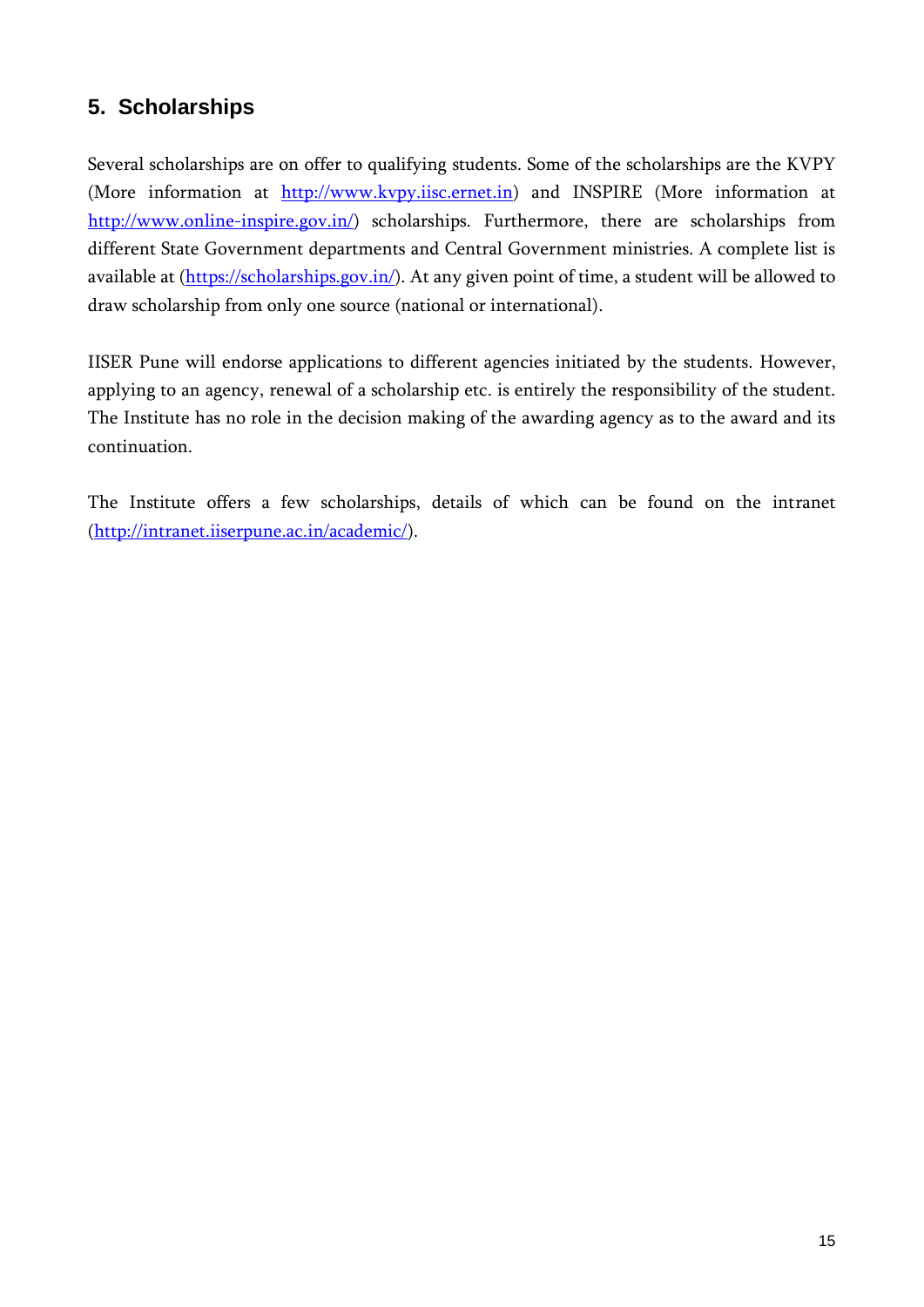# **6 Library and Computing Facilities**

## Srinivasa Ramanujan Library

Srinivasa Ramanujan Library has a rich collection of reference books, textbooks and research journals in electronic as well as in print formats in the field of basic sciences and allied subjects. Online full-text, abstracting and indexing databases and multimedia resources are also part of library's collection. The Institute Library Committee decides all policies related to the Library.

The Library is open from 8 am to 11 pm on all days including holidays for browsing as well as issue and return of books.

#### Membership

- All students are entitled to register as members of the library to use the facilities and services offered.
- Use of library facilities and services implies acceptance of its rules and procedures.

#### Circulation System

An 'Automated Circulation Kiosk' installed in the library enables users to issue, return, and renew books by themselves. The kiosk is operational from 8 am to 11 pm on all days including holidays. For each transaction, the kiosk generates a receipt with details of documents transacted and due dates. To use the automated kiosk services, users need to get their fingerprint recorded once at the circulation desk during library working hours. Kiosk will not allow users to get books issued if their library account quota is already full. It will also not allow for renewal of overdue books and books having reservations. Security cameras and sensors are in operation to monitor library traffic.

#### Circulation Policy

- Borrowing Privileges: BS-MS Students 4 books for 30 days
- Overdue charges for non-return of books after due date
	- Rs 1/- per day per book for 3 days after due date
	- Rs 5/- per day per book from 4th day onwards
- Documents marked as "Reference Copy" are for use within the library premises.
- A document issued may be renewed, provided there is no pending reservation against it.
- Borrower should bring material physically to the library for renewal.
- Members are held responsible for all items issued on their name, until they are returned to the library.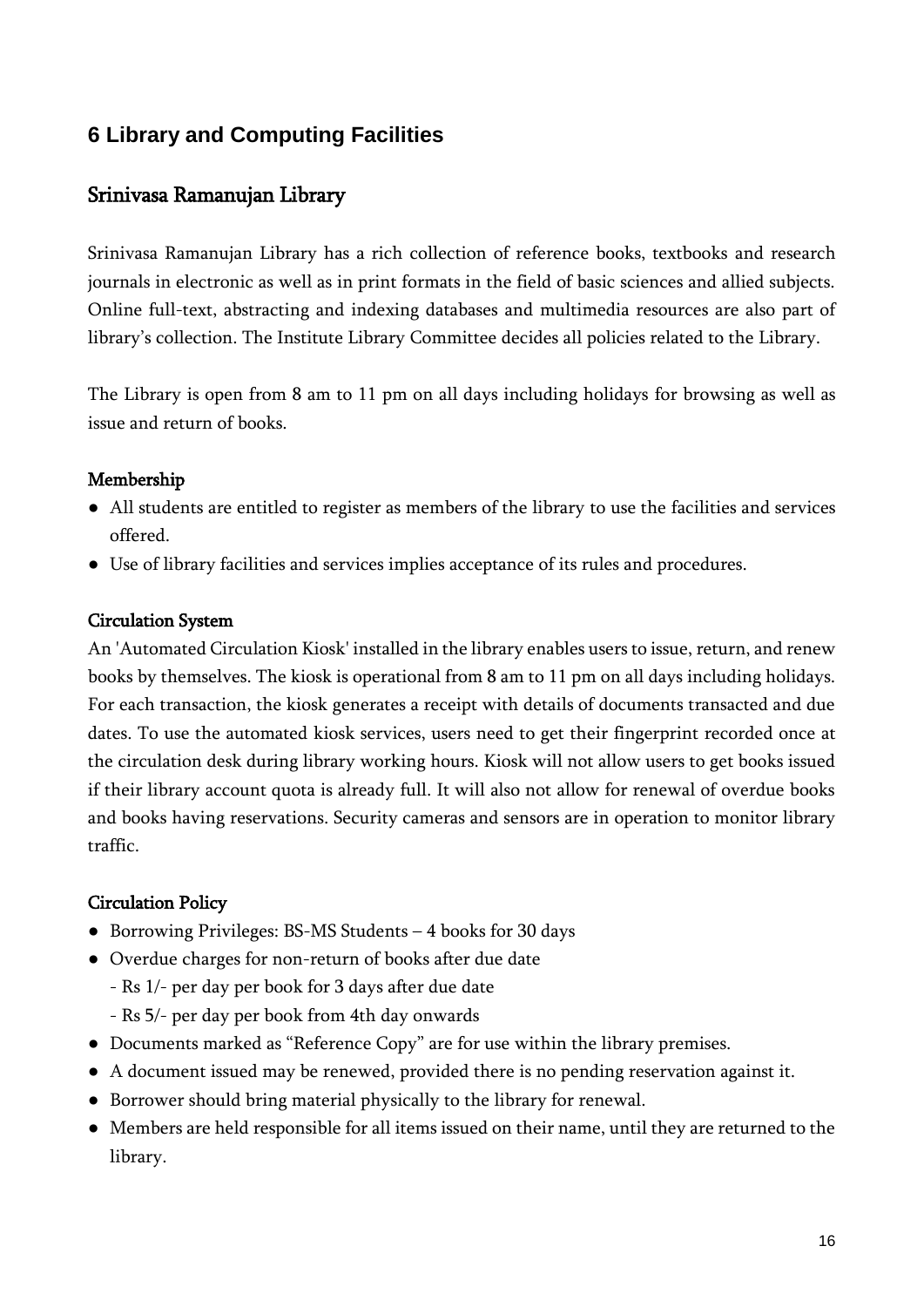- If an issued book is lost / damaged, it is to be either replaced with latest edition or compensated by double the original cost at the prevailing exchange rate. The penalty is not refundable if the lost book is found later.
- No material from the library should be taken out without proper issue. The borrowing facility can be restricted or suspended in case of misbehavior or misuse of the library facilities / materials. Any type of violation may lead to suitable disciplinary action.

#### General Rules

- The books issued should not be brought to the library except for returning.
- Students can bring their personal books and other printed material in the reading room (Library Annexe) but not to the main library.
- Students can recommend books or any other reading materials for the library through a faculty member.

## Photocopy / Printing

Students can avail of the photocopy and printing facility  $\omega$  Rs.1/- per page with a limit of 100 pages per day.

#### Access to Resources

- Library Web OPAC on intranet <http://192.168.1.168:8380/opac/>
- Search OPAC to know bibliographic details of books, number of copies, status of book, issued to whom, due date, new additions of books to the library and to reserve books.
- Online Resources: IP based access is available to all the subscribed online resources which are listed in the library webpage<http://www.iiserpune.ac.in/~library>

## Digital Repository

- An institutional repository has been set up to preserve and provide instant access to knowledge generated within the institute for the overall academic development of scientific community. It encompasses full text resources like MS theses, PhD theses, publications of faculty and students, presentations or talks, reports of academic projects, audio and video lectures, conference proceedings, photographs of events, newspaper clippings, etc.
- It is mandatory to deposit an electronic copy of project reports, dissertations and thesis submitted in fulfillment of the requirements of the degree programmes.

## National Digital Library of India

MHRD under its NMEICT mission has set-up a National Digital Library of India towards building an asset of national importance. The South Asia Archive and the World eBook Library which provides online access to over 4 million e-books are available at IISER Pune through the National Digital Library of India.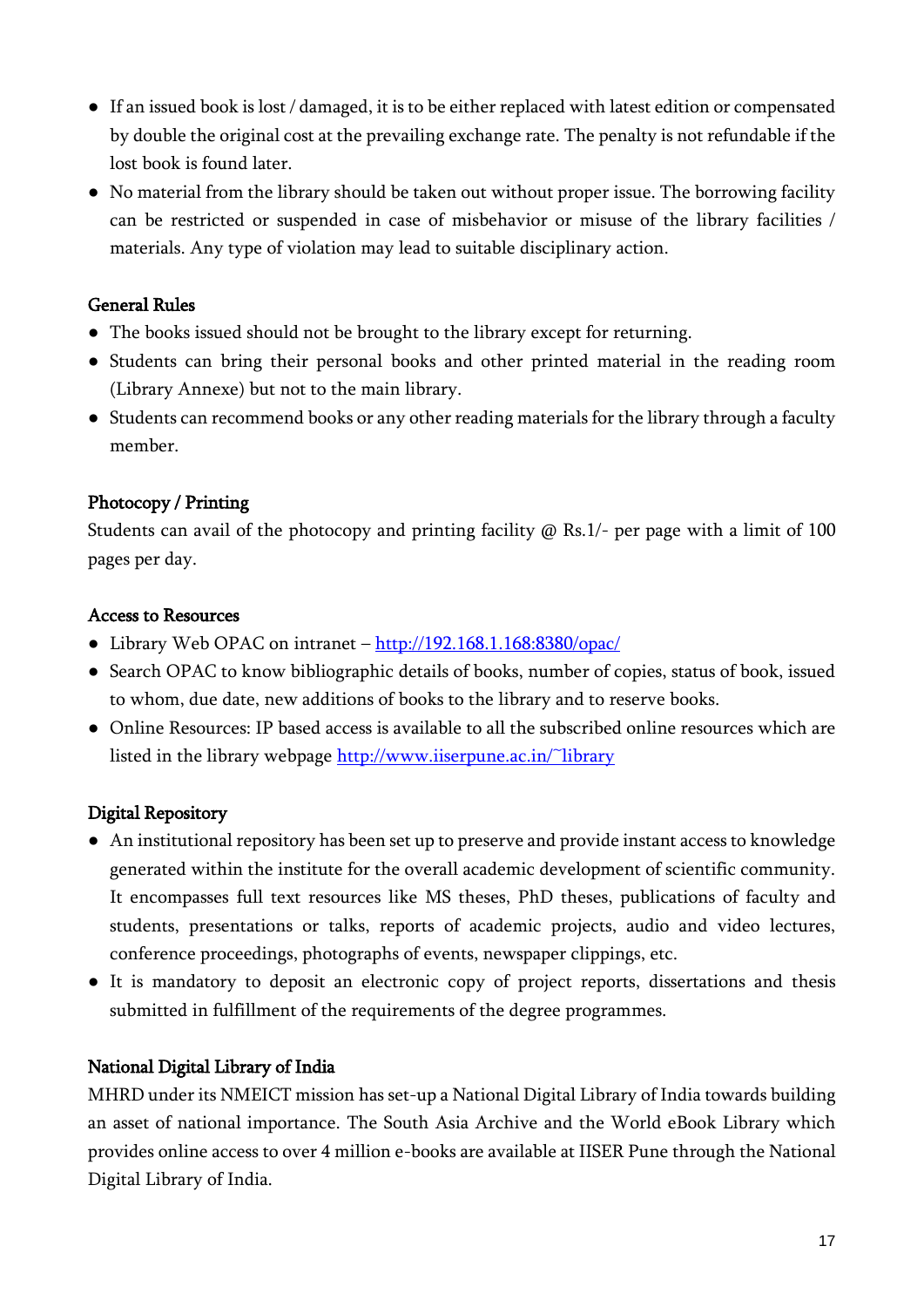#### Turnitin: Plagiarism checking tool

Library subscribes to *Turnitin*, a plagiarism checking web tool which allows researchers to compare their content against a massive database and check for duplication of content before publication. Students who wish to obtain similarity reports may send their documents to libraryservices@iiserpune.ac.in.

#### Grammarly: Writing Support Tool

Library subscribes to *Grammarly*, an online writing assistance tool which encourages polished grammar and a professional writing style. *Grammarly* can be accessed and used from outside the campus as well using registered account credentials. For more details, please visit the library webpage.

#### Library Communication Policy

Library normally communicates with members via institute email address. Communications from the library includes announcements, notices, information about overdue books, reservations, recall of issued items, etc. Members are therefore requested to check their emails regularly.

## Computer Facility

The computer and information technology infrastructure available at the Institute is to be used only for official and academic work in accordance with rules and regulations prescribed from time to time. It is a shared facility to be jointly used by the students, faculty and other technical and non-technical staff of the Institute. Hence students must use it in a responsible manner without causing inconvenience to other users in the Institute. They should follow the guidelines issued from time to time by the IT committee of the Institute.

- Institute reserves the right to monitor email (including the contents of email), data and file systems, internet and all other online activities of the students and no privacy is guaranteed.
- Institute also reserves the right to restrict the quantum of use of these facilities by the students.
- Institute does not take any responsibility for loss of data stored on the computer/electronic media in the Institute for any reason whatsoever.

#### Computing Ethics

- Students must use only those computing resources authorized for use by the Institute. Any unauthorized access and use of computing resources by students will invite penal action.
- The entire computer and information technology infrastructure at the Institute must be used only for academic and institution-related work. Any unauthorized use of these